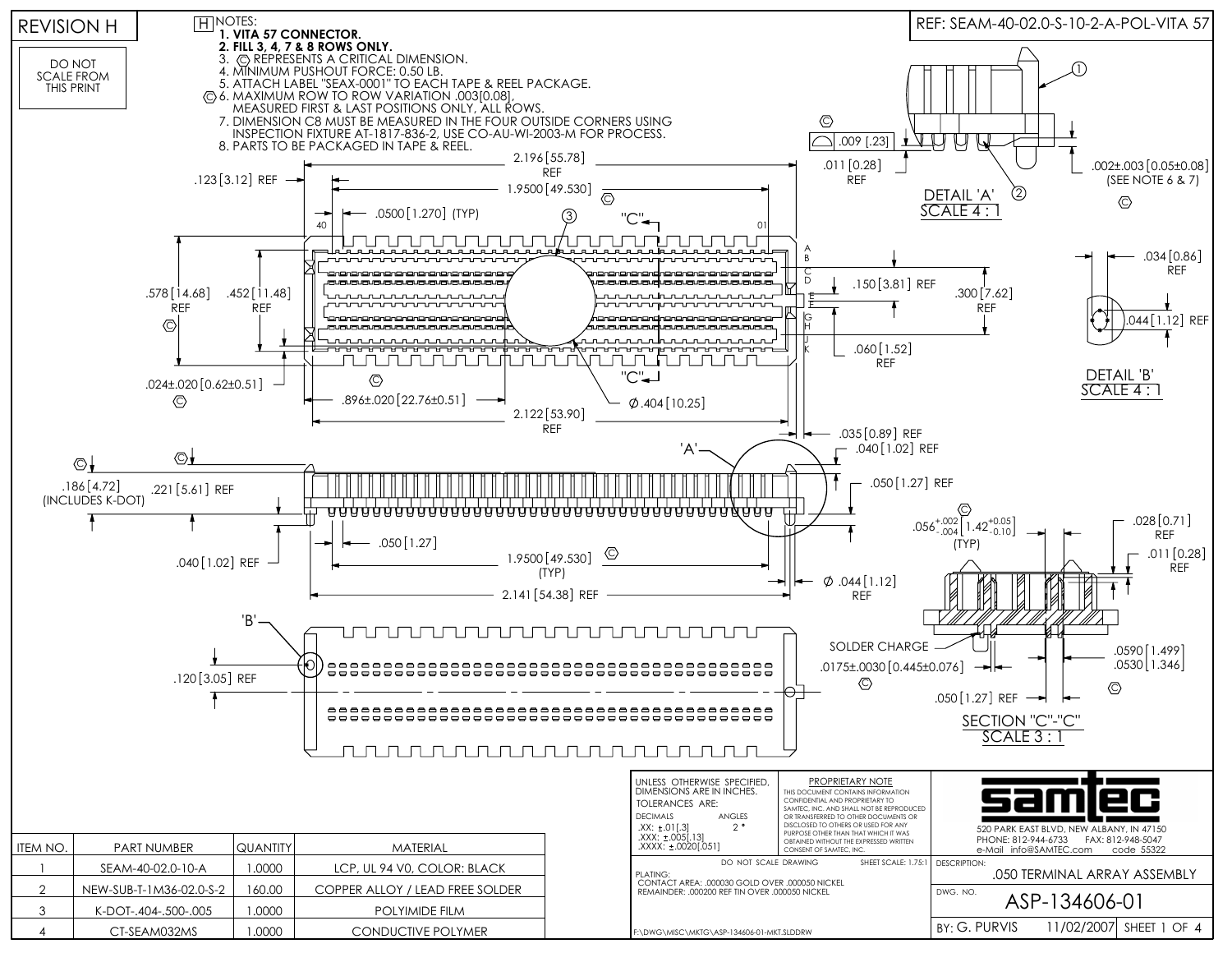

## RECOMMENDED PCB LAYOUT FOR ASP-134606-01



F:\DWG\MISC\MKTG\ASP-134606-01-MKT.SLDDRW

CONSENT OF SAMTEC, INC. **2 2 4 MM CONSENT OF SAMTEC, INC.** 2 CHE CONSENT OF SAMTEC, INC.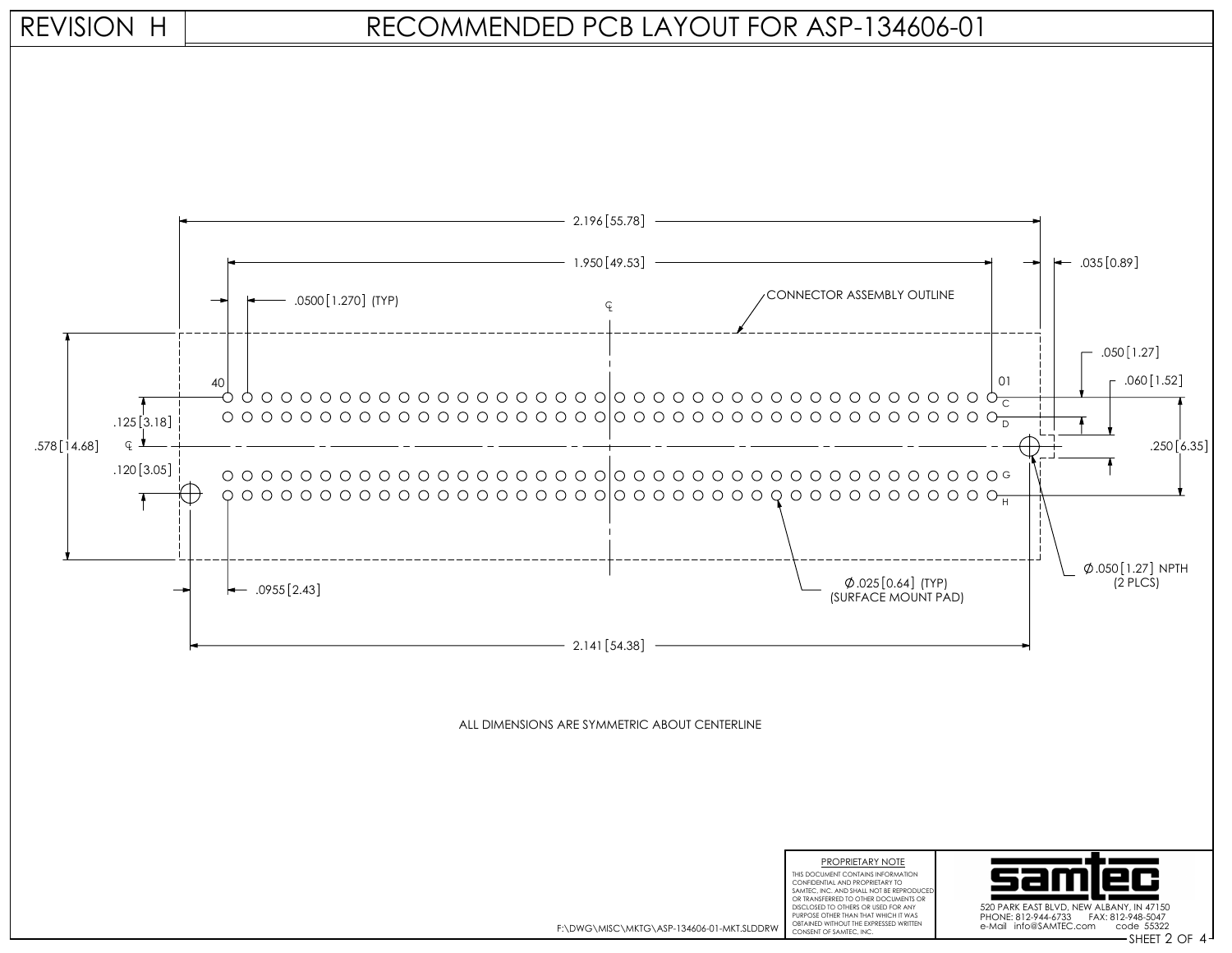

| F:\DWG\MISC\MKTG\ASP-134606-01-MKT.SLDDRW |  |
|-------------------------------------------|--|
|                                           |  |

OBTAINED WITHOUT THE EXPRESSED WRITTEN<br>CONSENT OF SAMTEC, INC.

CONSENT OF SAMTEC, INC. The Consent of Structure of the Consent of SHEET 3 OF 4 PHONE: 812-944-6733 FAX: 812-948-5047 e-Mail info@SAMTEC.com